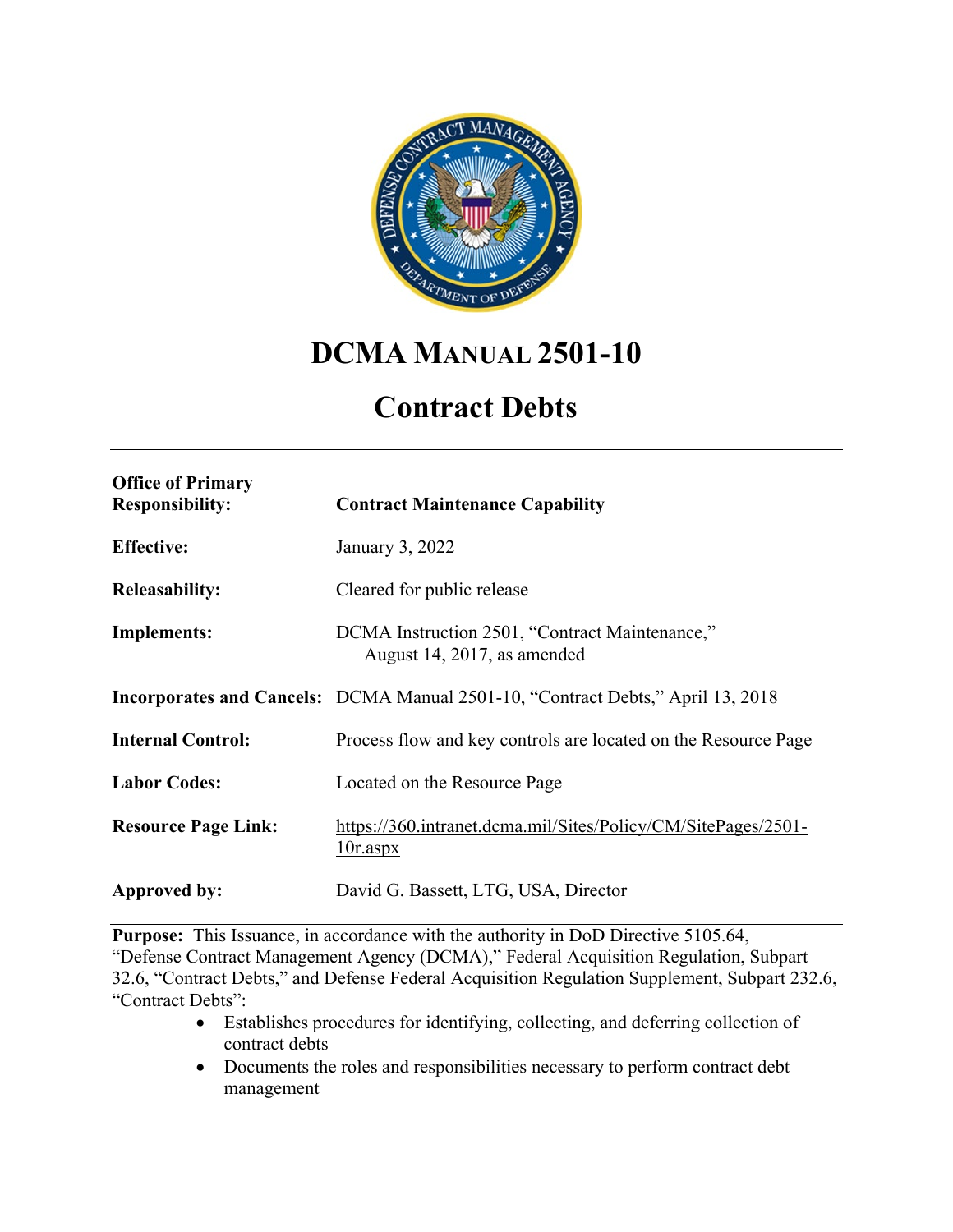## **SUMMARY OF CHANGES**

This Manual was rewritten. Agency users and stakeholders should read this Manual in its entirety. The following identifies the most notable changes:

• Adds the Director/Commander and Termination Contracting Officer to Section 2: Responsibilities

- Clarifies that the debt deferment responsibility is not re-delegable since the recommendation is made to the DoD Component's senior Financial Manager
- Adds a data posting requirement to collect demand for payment information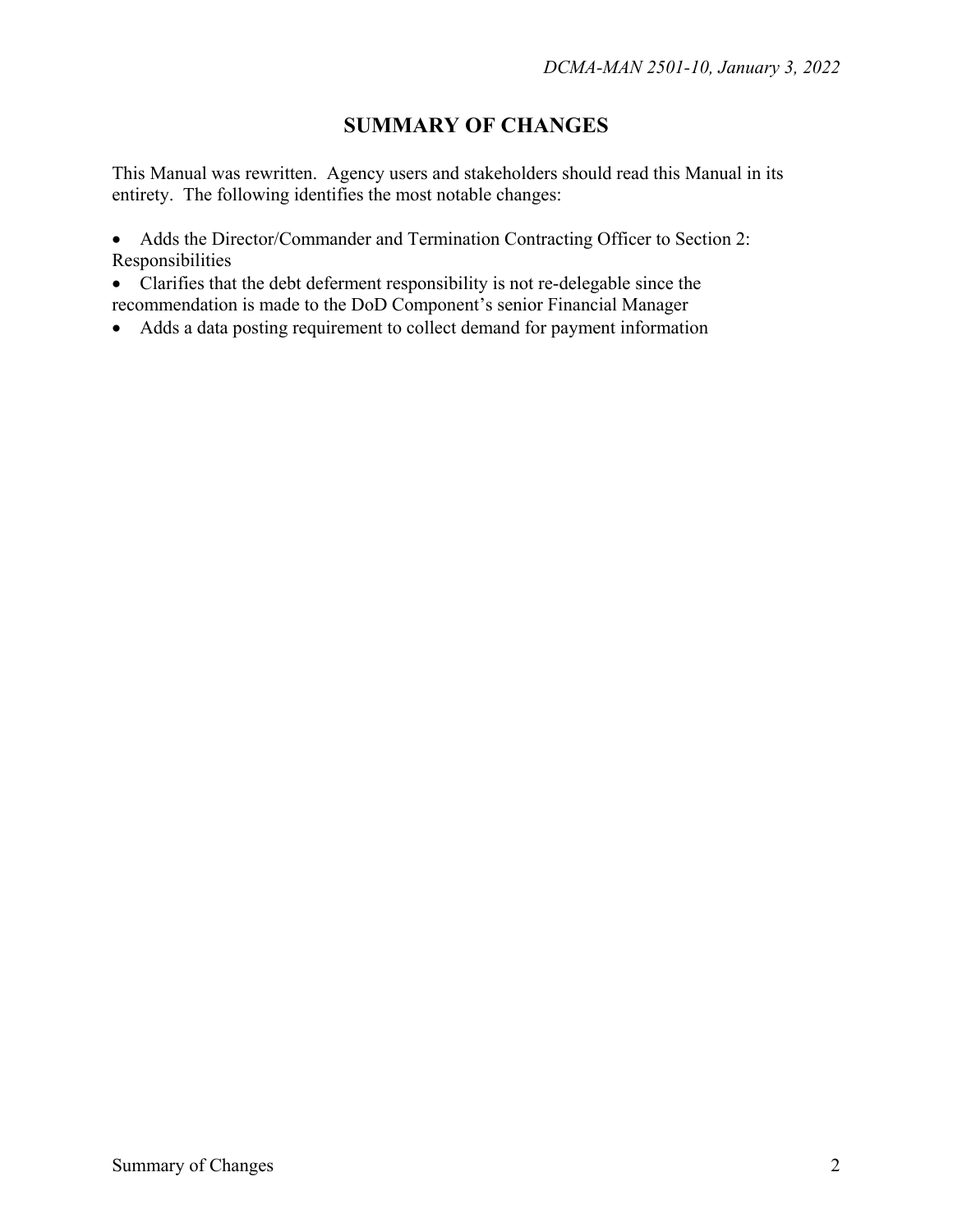## **TABLE OF CONTENTS**

| 4.5. Impact on Debt Deferment of Contractor Appeal of Debts to Board or Court17 |  |  |
|---------------------------------------------------------------------------------|--|--|
|                                                                                 |  |  |
|                                                                                 |  |  |
|                                                                                 |  |  |
|                                                                                 |  |  |
|                                                                                 |  |  |
|                                                                                 |  |  |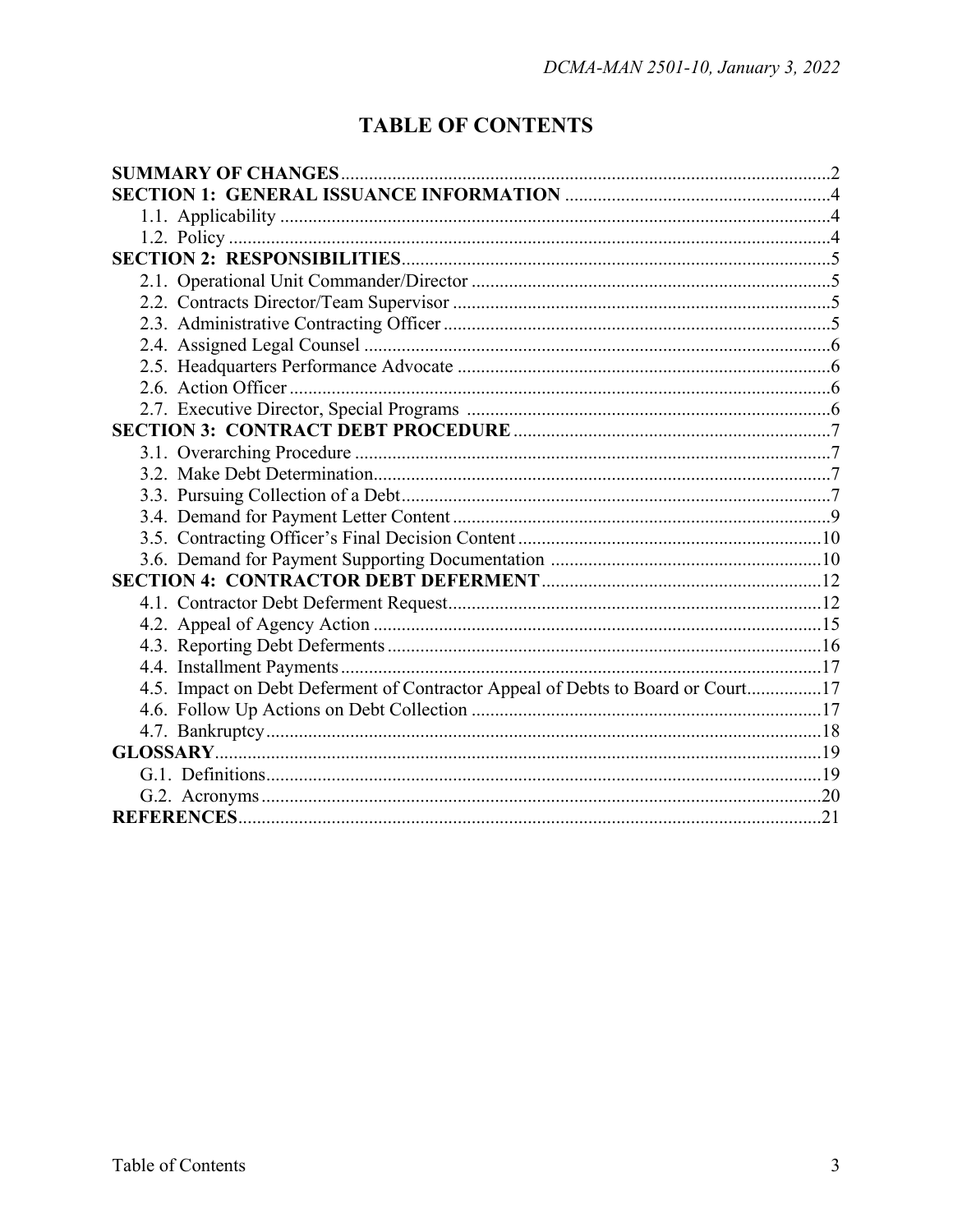### **SECTION 1: GENERAL ISSUANCE INFORMATION**

**1.1. APPLICABILITY.** This Manual applies to DCMA Operational Units that administer contracts. Exceptions to this Manual apply to DCMA Special Programs Command (DCMAS) and sensitive compartmented information contracts that must be processed in accordance with DCMAS security requirements and the intent of this Agency Manual.

#### **1.2. POLICY.** It is DCMA policy to:

a. Identify and collect debts owed by contractors to the Government, and to properly establish a record of collection. This Manual supplements the Federal Acquisition Regulation (FAR), subpart 32.6, FAR subpart 33.2, Defense Federal Acquisition Regulation Supplement (DFARS), subpart 232.6, and DFARS and Procedures, Guidance and Information (PGI) 232.6. The procedures of this Manual apply to properly established and enforceable debts.

b. Execute this Manual in a safe, efficient, effective, and ethical manner.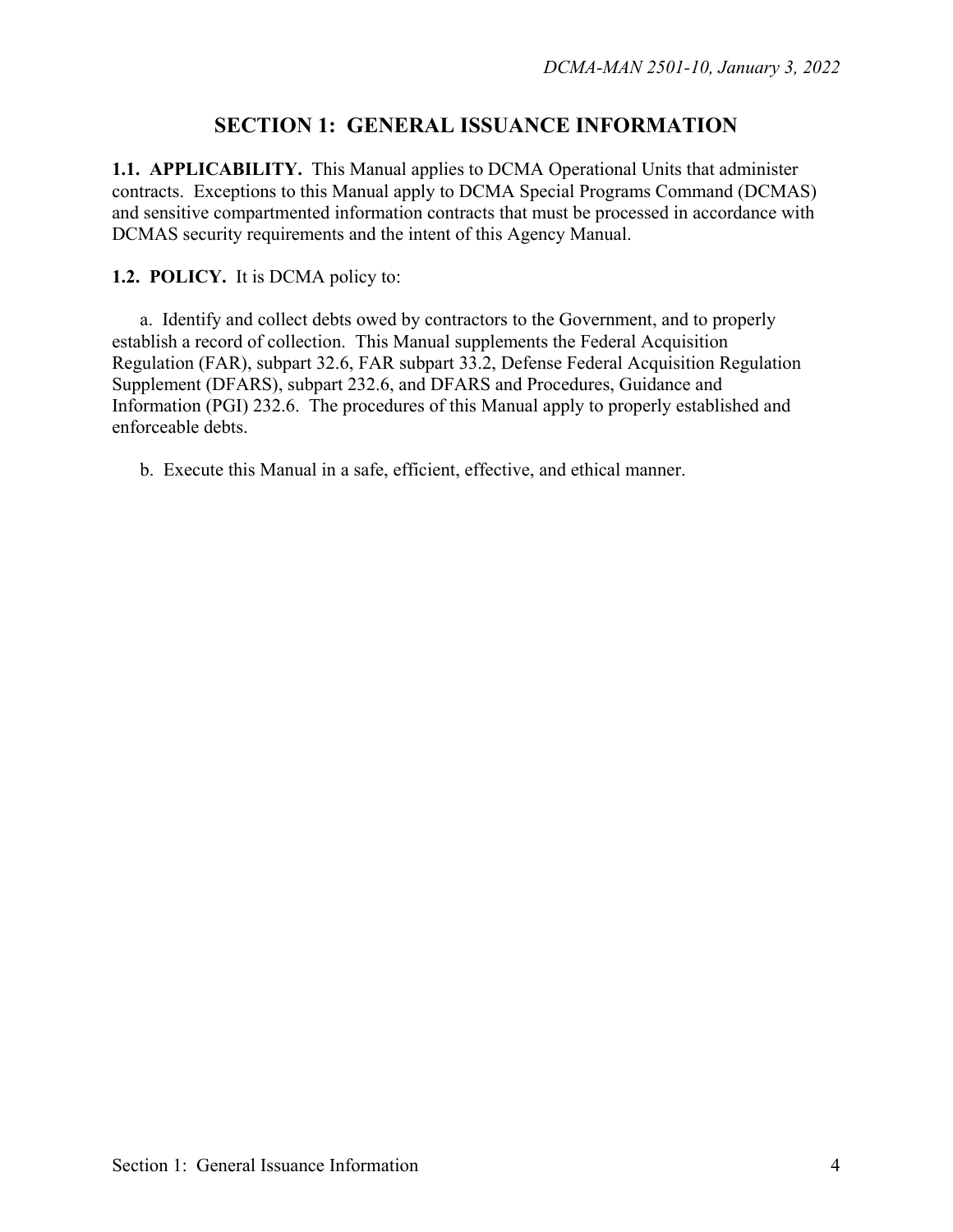## **SECTION 2: RESPONSIBILITIES**

**2.1. OPERATIONAL UNIT COMMANDER/DIRECTOR.** The Regional Command/Center Commander/Director of the Operational Unit will:

 a. Ensure DCMA's position on debt deferment packages is clearly stated, well supported, and comprehensive prior to release.

 b. Approve release of debt deferment recommendations prior to forwarding to the agency/service senior Financial Manager (FM).

**2.2. CONTRACTS DIRECTOR/TEAM SUPERVISOR.** The Contracts Director or Team Supervisor will:

 a. Review demand for payment letters for accuracy and to ensure the conditions for the demand are supported and well stated.

b. Conduct reviews of prepared debt deferment packages for quality and completeness.

 c. Support Administrative Contracting Officer (ACO) debt deferment determination recommendations and ensure position is supported and well stated.

**2.3. ACO.** All references to ACO in this Manual apply to the ACO, the Corporate ACO (CACO), the Divisional ACO (DACO), and the Termination Contracting Officer (TCO). The ACO will:

 a. Identify and demand payment of contract debts due to the Government under the terms and conditions of a contract while coordinating with the responsible disbursing officers for determining contract debt amount and contract debt collection in accordance with FAR 32.602 and DFARS 232.602.

 b. Notify the payment office cited in the contract of all identified contract debts so the payment offices can collect the amounts owed to the Government.

 c. Execute Contracting Officer's Final Decision (COFD) demand for payment in a timely manner to maximize availability of the funds to the program for which the funds were initially provided, to reduce difficulty in collecting the debt, and to avoid actual monetary loss to the Government.

 d. Follow up periodically with the payment office to ensure that contract debts have been collected and credited to the proper appropriations.

 e. Prepare debt deferment packages making a recommendation to approve or deny the contractor's request for deferment.

f. Update the Debt Tracker to reflect status of demand for payment and debt deferment.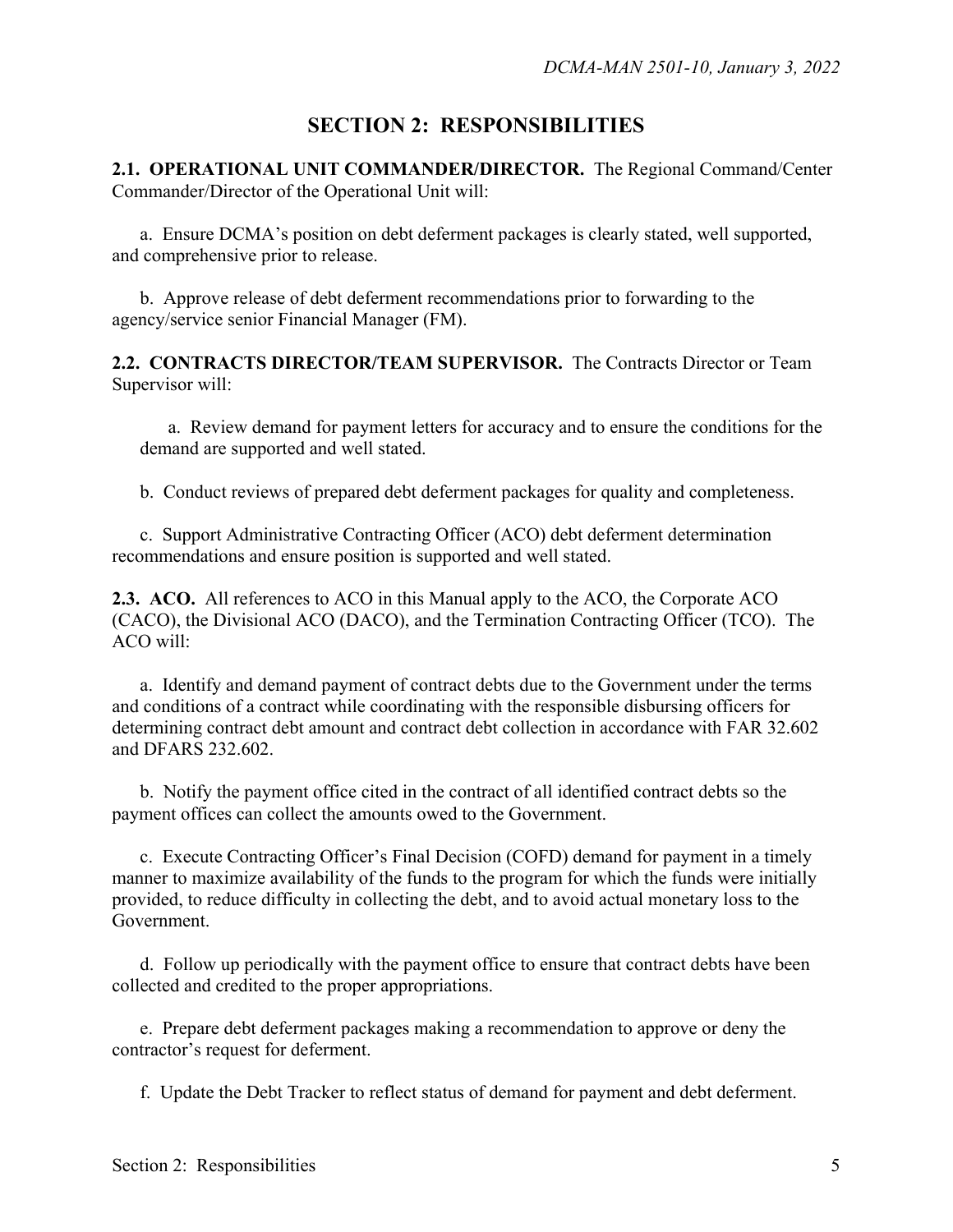#### **2.4. ASSIGNED LEGAL COUNSEL.** The assigned legal counsel will:

 a. Assist the ACO by reviewing demand for payment letters, contract debt packages, COFD demand for payment, and any deferment of payment agreements for legal sufficiency.

 b. Provide legal advice and counsel to the ACO as the ACO develops a position on matters that could result in a contract claim and dispute.

**2.5. HEADQUARTERS (HQ) PERFORMANCE ADVOCATE.** The Performance Advocate at DCMA Headquarters will review and report on the debt deferment data from the Debt Tracker semiannually.

**2.6. ACTION OFFICER (AO).** Each Regional Command and Center will have an AO, identified on the Resource Page, who will:

a. Review debt deferment packages for quality and completeness.

 b. Process debt deferment requests received from ACOs, maintain debt deferment documents, and track status of requests for debt deferments in the Debt Tracker list.

 c. Report semiannually to the Executive Director, Contracts; and Director, Contract/Pricing Policy; through the HQ Performance Advocate, on the status of debt deferment packages processed within the period to agency/service senior FMs.

d. Update the Debt Tracker to reflect status of debt deferments.

**2.7. EXECUTIVE DIRECTOR, DCMAS.** The Executive Director, DCMAS will comply with Agency policy to the extent commensurate with the security requirements of the administered classified contracts.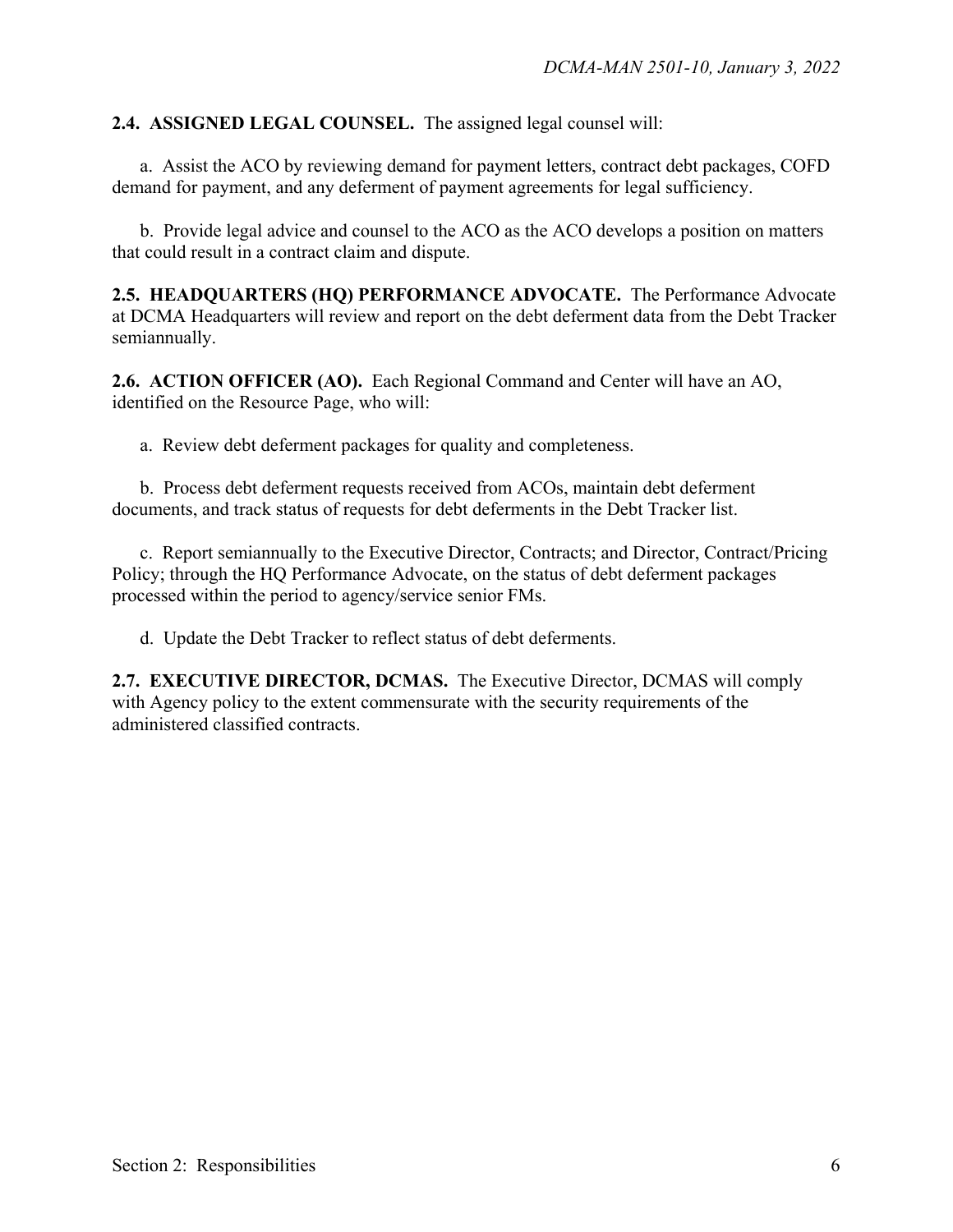## **SECTION 3: CONTRACT DEBT PROCEDURE**

**3.1. OVERARCHING PROCEDURE.** This section covers procedures for making a debt determination and issuing a demand for payment.

a. There are two ways to make a demand for payment:

- issue a letter demanding payment pursuant to FAR 32.604; or
- issue a COFD pursuant to FAR 32.605, "Contracting Officer's Final Decision"

 b. When this manual refers to a demand for payment this applies to both a demand for payment pursuant to FAR 32.604 and a COFD demand for payment pursuant to FAR 32.605.

**3.2. MAKE DEBT DETERMINATION.** Contract debts are amounts that have been paid to a contractor to which the contractor is not currently entitled, or are otherwise due from the contractor, under the terms and conditions of the contract in accordance with FAR 32.601(a). If the ACO has any indication that a contractor owes money to the Government under a contract, the ACO must promptly determine whether an actual debt is due and the amount in accordance with FAR 32.603(a).

a. For examples of types of contract debts, see FAR 32.601(b).

 b. The ACO must not issue a demand for payment for any money owed the Government due to a payment office overpayment or erroneous payment. The disbursing officer has the primary responsibility for collecting any payment due when the amounts due are contained in the contract in accordance with DFARS 232.602(b).

 c. As soon as a potential debt comes to the attention of an ACO, the ACO must immediately provide the contractor notice of the potential debt in writing. The notification may be an email and does not require a formal memorandum. This notification provides the contractor an opportunity to respond to the potential debt and for the ACO to assess any additional information provided to make a debt determination.

 d. When making a debt determination, the ACO must complete a Demand Letter Worksheet (see Resource Page). The worksheet must be reviewed and signed by a peer (an ACO other than the ACO who will sign the resulting demand for payment letter).

**3.3. PURSUING COLLECTION OF A DEBT.** In determining how best to pursue collection of a debt, the ACO must consult with assigned legal counsel to discuss the debt. The ACO will provide assigned legal counsel information on the basis for the Government's entitlement to the debt, the amount, and the background on when the Government first became aware of the debt. The ACO will specifically request input from assigned legal counsel on the Statute of Limitations (SoL) to assure accommodation of any time limits in pursuit of the debt. See discussion of SoL in Paragraph 3.3.c. The Contracts Director/Team Supervisor must review the demand for payment letter prior to issuance to review for accuracy of contract terms and clause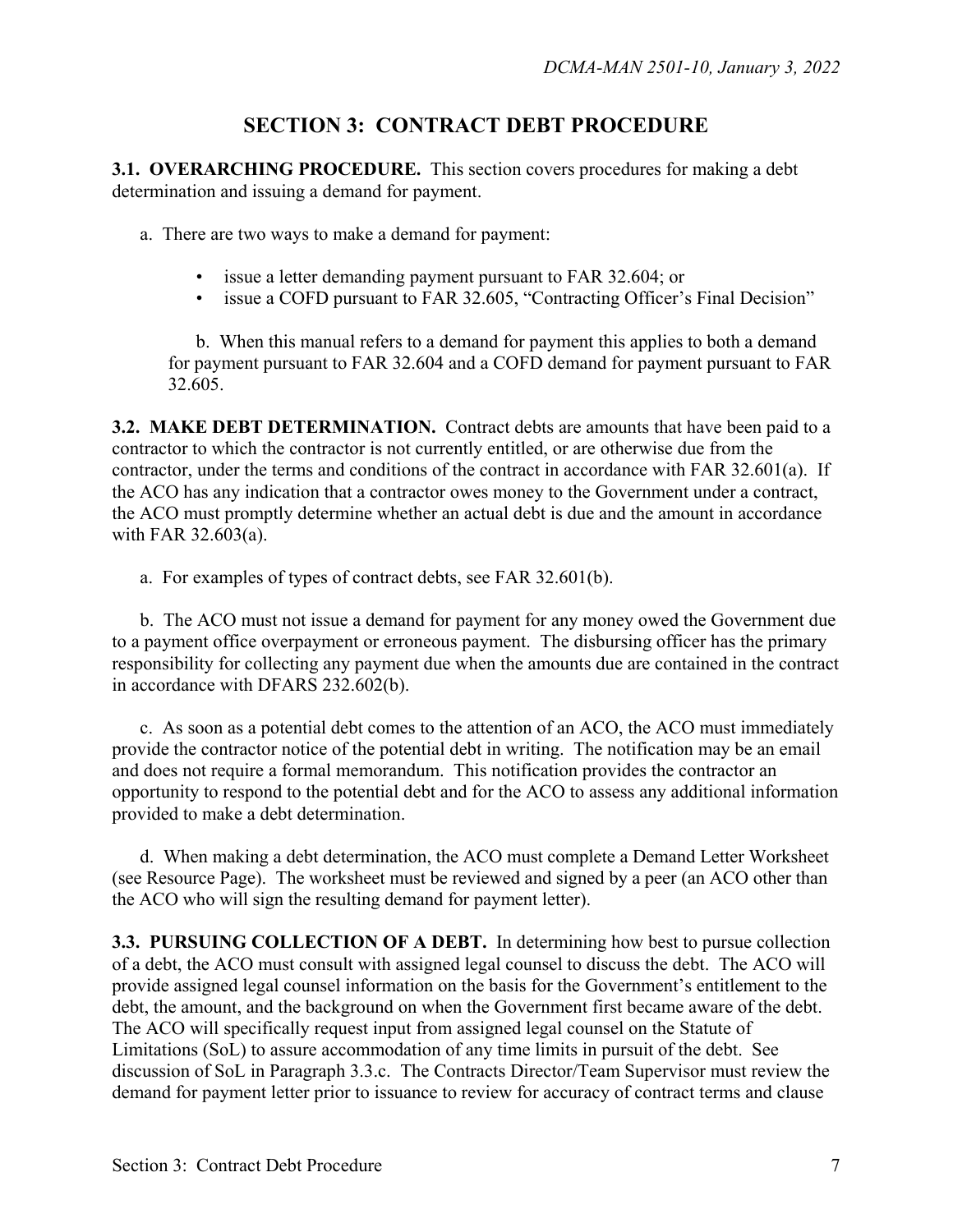references and to ensure the conditions for the demand are supported and well stated. The ACO may use one or a combination of the alternatives in Paragraphs 3.3.a., through 3.3.c., to pursue collection of the debt:

 a. **Demand for payment prior to discussion of debt with the contractor**. This notice does not need to be a formal letter, but the ACO must provide a description of the debt as required by FAR 32.604(b)(1), and state that the contractor must notify the ACO if the contractor believes the debt is invalid or the amount is incorrect pursuant to FAR  $32.604(b)(5)(i)$ . An ACO may issue this informal notice prior to any agreement by the contractor to pay the debt.

 b. **Formal demand for payment letter after discussion of the debt and agreement with the contractor**. A demand for payment issued in accordance with FAR 32.604 is not a final decision on a Government claim, but may be appropriate under a variety of circumstances, including when the SoL is not in jeopardy of being breached, and the Government can agree with the contractor on the amount of debt owed. A demand for payment letter must not be issued when the demand for payment includes demand for penalties (see Paragraph 3.3.c.2.(c)). Paragraph 3.4., of this Manual addresses the content of a formal demand for payment letter. The ACO will consider issuing a demand letter to start interest running under the Interest clause (FAR 52.232-17, Interest). An ACO may issue a demand for payment when:

(1) The contractor and the Government agree on the actual debt that is due to the Government;

(2) There is sufficient time for the ACO to issue a COFD after issuance of the demand for payment letter before the expiration of the SoL; and

(3) The contractor does not voluntarily pay the debt.

(4) FAR 32.604(a)(2) lists other situations when it is appropriate to issue a demand for payment letter.

 c. **COFD demand for payment.** If the SoL is approaching, or the ACO and contractor do not agree on the actual debt amount that is due to the Government, the ACO must issue a COFD rather than a demand for payment letter to pursue collection of the debt. A demand for payment letter may be issued prior to issuing a COFD to pursue collection of the debt; however, issuance is not required in order to issue a COFD.

 (1) Title 41, United States Code (U.S.C.), also known and referred to in this Manual as "The Contracts Dispute Act of 1978," Section 7103(a)(4)(A), imposes a 6 year SoL on all claims, whether they are asserted by the contractor or by the Government. The limitations period begins upon accrual of a claim, which is the date when all events, that fix the alleged liability of either the Government or the contractor and permit assertion of the claim, were known or should have been known pursuant to FAR 33.201.

 (2) The ACO must issue a COFD when the conditions at FAR 32.605(a) and FAR 33.211 or the following conditions apply: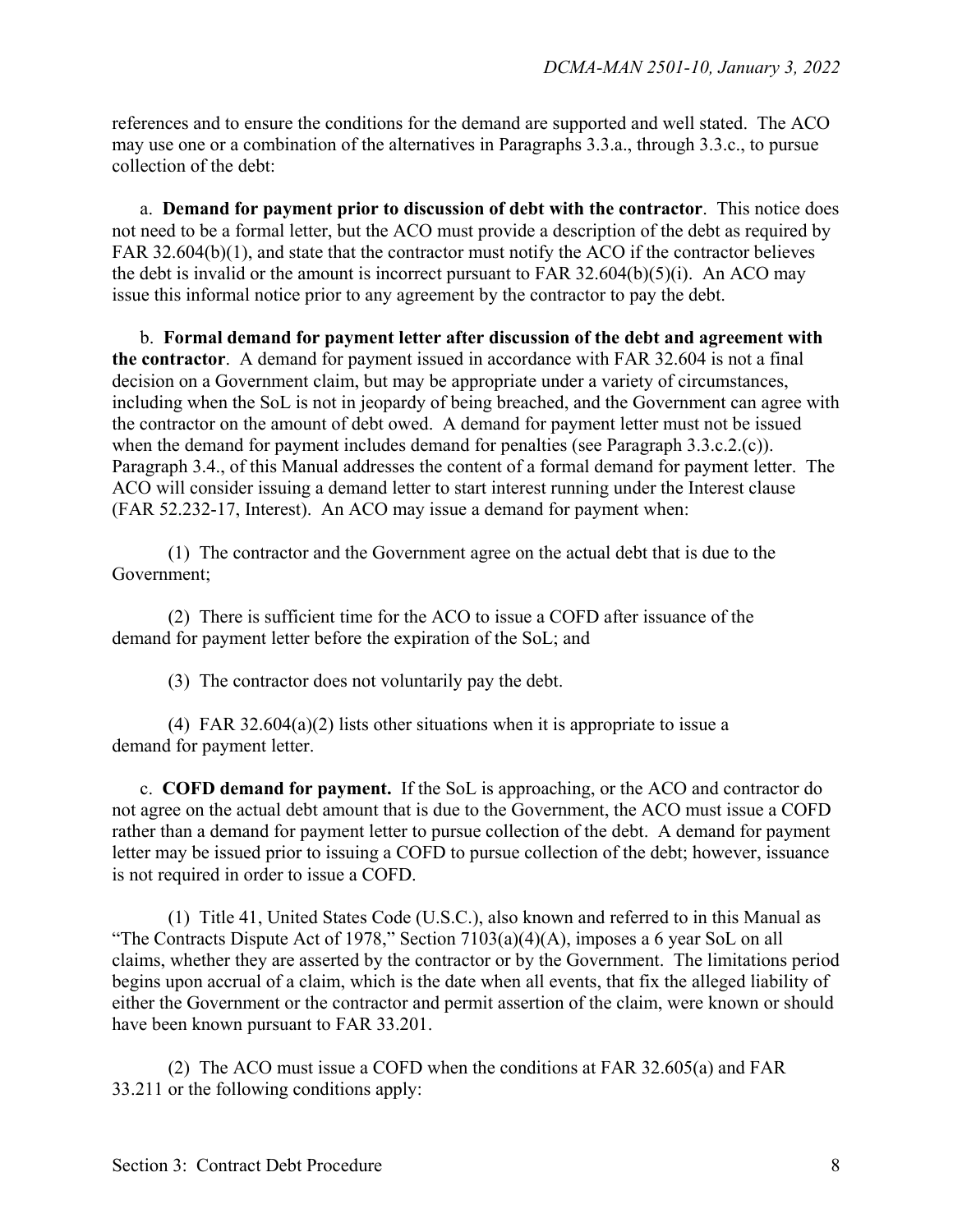(a) To state the ACO's final decision when the contractor and the Government disagree on the existence or actual amount of debt due to the Government;

(b) To preserve the Government's rights prior to expiration of the SoL;

 (c) The debt arises from penalties for expressly unallowable costs included in a certified final indirect cost rate or cost proposal; and/or

 (d) If the contractor does not pay the debt amount within the time specified in the demand for payment, unless the amounts were not repaid because the contractor has requested an installment payment agreement or the contractor requests a deferment of collections.

 (3) The ACO must seek guidance from assigned legal counsel on whether to issue a COFD in cases where the ACO believes the SoL has expired. When a contractor contests a COFD, seek further guidance on the requirements in DCMA Manual (DCMA-MAN) 2501-09, "Contract Claims and Disputes."

 (4) In preparing the final decision, the ACO must secure assistance from assigned legal counsel, and other advisors (such as Defense Contract Audit Agency) in accordance with FAR 33.211(a)(2).

**3.4. DEMAND FOR PAYMENT LETTER CONTENT.** The ACO's demand for payment must set out all statutory and regulatory authorities that apply to establish the debt amount and collect the contract debt. This information is consolidated in the Demand for Payment of debt and COFD Demand for Payment templates on the Resource Page. These documents include:

a. All the information required pursuant to FAR 32.604(b);

 b. Appropriate information regarding contractor debts pursuant to DoD 7000.14-R, "Department of Defense Financial Management Regulation (DoD FMR)," Volume 16, Chapter 2 (hereafter referred to as the DoD FMR).

 c. The due process notification requirement pursuant to the Bureau of the Fiscal Service, "A Guide for Managing Loads and Administration Debt," Appendix 8, which is located on the Resource Page of this Manual, in accordance with DoD FMR, Volume 16, Chapter 2.

 d. A statement advising the contractor to make the check payable to the DFAS and the address for remittance of payment:

 (1) Online payment may be made to DFAS at the web address provided on the Resource Page of this Manual and in the COFD demand for payment template letter. The COFD demand for payment letter includes instructions for online payment: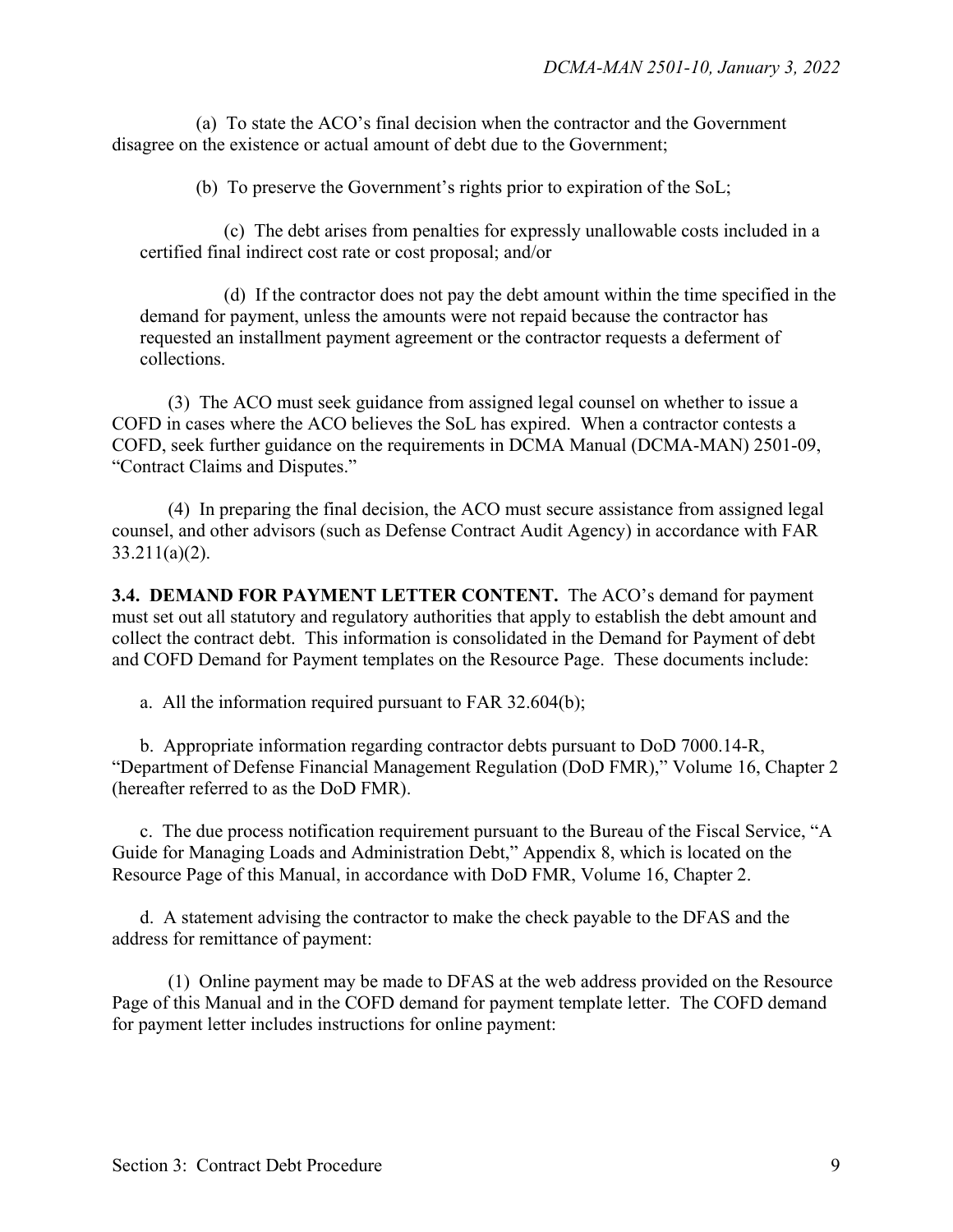- In the search box enter Mechanization of Contract Administration Services (MOCAS) Automated Contract Administration Services Collection System "MOCAS-ACCS";
- Then click 'Continue to the Form' to make payment using DFAS Form MOCAS-ACCS

 (2) For MOCAS paid contracts (payment offices HQ0337, HQ0338, and HQ0339) remit payment to DFAS Columbus Disbursing Division:

By United States Postal Service:

Defense Finance and Accounting Service - Columbus Center DFAS-JDCBB/CO PO Box 182317 Columbus, OH 43218-2204

By United States Postal Service Express Mail or Commercial Delivery (e.g., Federal Express, United Parcel Service):

Defense Finance and Accounting Service - Columbus Center DFAS-JDCBB/CO 3990 E. Broad Street Building 21 Columbus, OH 43213-1152

 (3) For non-MOCAS contracts, remit payment to the payment office identified in the contract.

**3.5. COFD LETTER CONTENT.** A COFD must be tailored to include all the debt-specific statutory and regulatory requirements of FAR 32.604(b), DoD FMR, and FAR 33.211(a)(4)(v), which includes language notifying a contractor of appeal rights. This information is in addition to the information required for a demand for payment. Multiple templates are on the Resource Page. See the Claims and Disputes Manual, DCMA-MAN 2501-09, for more information on COFDs and potential of claims.

#### **3.6. DEMAND FOR PAYMENT SUPPORTING DOCUMENTATION.**

 a. The ACO must prepare a DFAS Contract Debt System (DCDS) Submission Checklist (on Resource Page) with a demand for payment, whether COFD or not. The ACO must complete and sign the DCDS Submission Checklist. DFAS requires supporting documents such as the invoice, payment voucher, and other information as stated on the DCDS Instruction on the Resource Page.

 b. The ACO must furnish a copy of the DCDS Submission Checklist, supporting documents, and demand for payment to the DFAS Accounts Payable Support Debt email box as shown on the Resource Page. For DCMAS, distribution is limited by DCMAS security restrictions.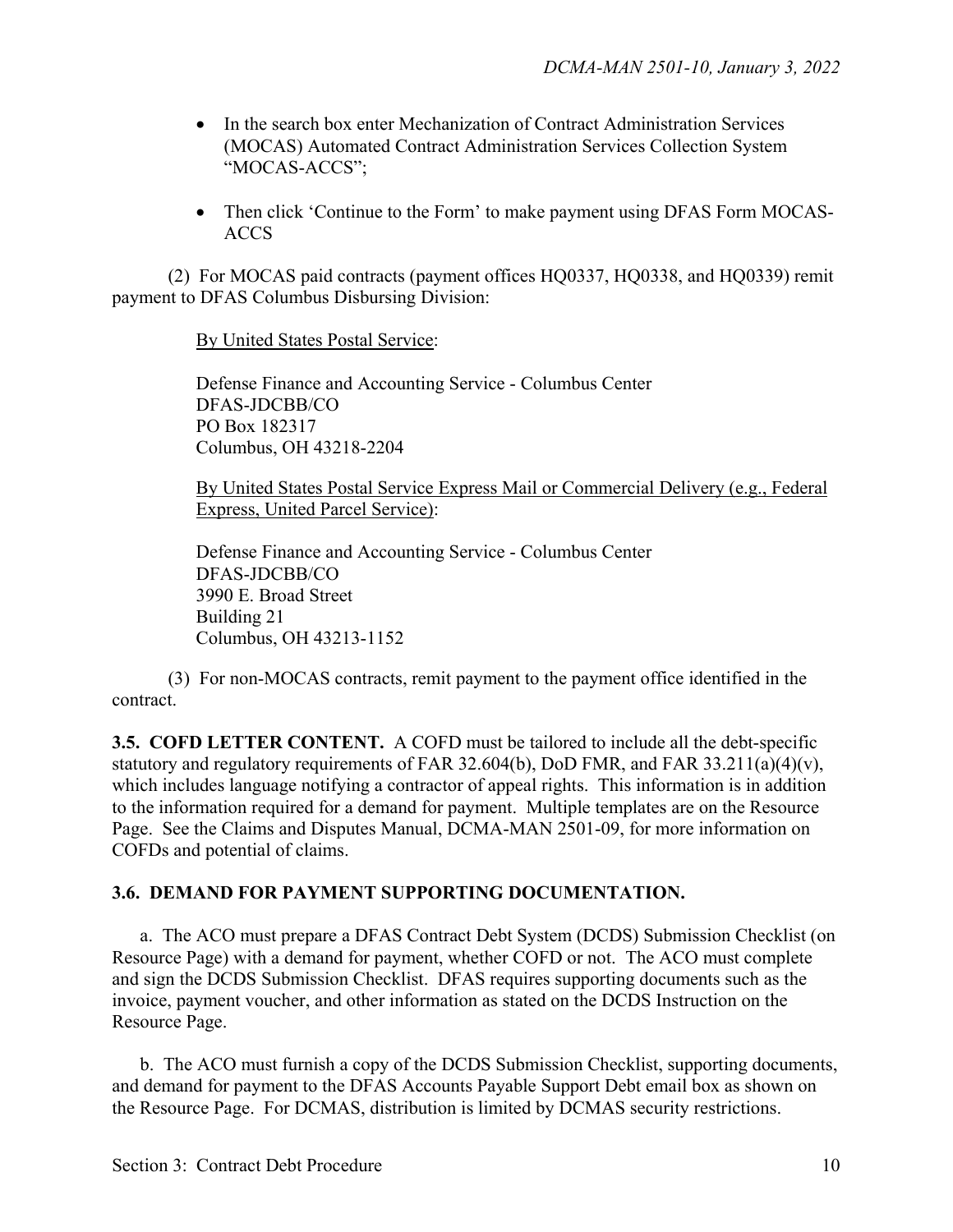c. The ACO must furnish a copy of the demand for payment to the contractor by certified mail, return receipt requested, or by other method that provides evidence of receipt pursuant to FAR 33.211(b). The ACO may also email this to the contractor with a read receipt and acknowledgement.

d. The ACO must enter the debt demand information in the Debt Tracker on DCMA 360 (link on Resource Page) within 7 calendar days of issuing the demand.

e. The ACO or contract administrator must upload all documents pertaining to debts in the official contract file in the Agency system of record stated on the Resource Page and retain them in accordance with DCMA-MAN 4501-04, Volume 1, "Records and Information Management Program."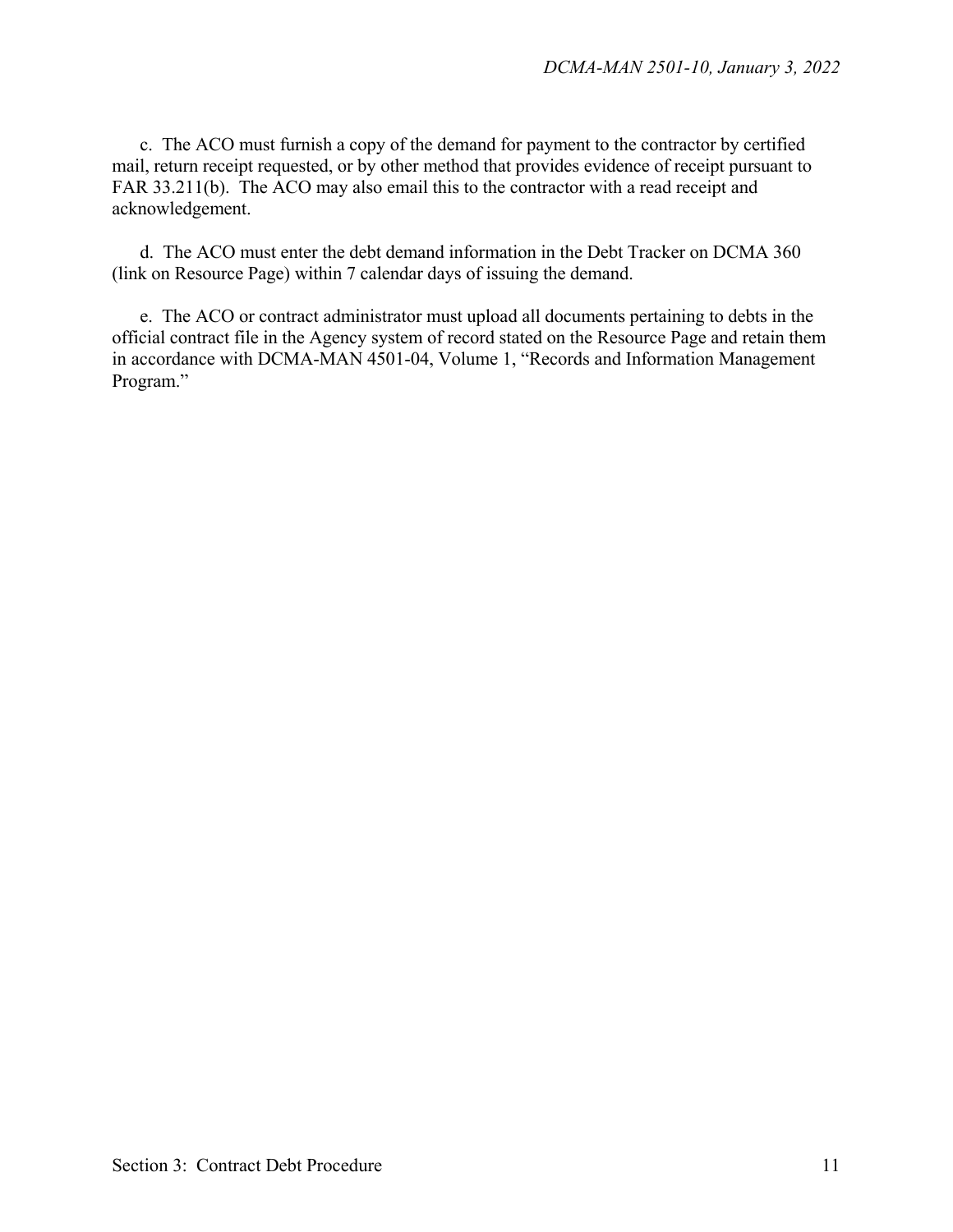## **SECTION 4: CONTRACTOR DEBT DEFERMENT**

#### **4.1. CONTRACTOR DEBT DEFERMENT REQUEST.**

 a. The senior FM or designee of the appropriate department/agency contract financing office has sole authority for approving and disapproving a contractor's request for a deferment of collection in accordance with DoD FMR, Volume 16, Chapter 5.

 b. If the contractor requests a debt deferment and there is administrative board appeal or litigation disputing the claim under the Disputes clause, FAR 52.233-1, of the contract, the ACO must submit to the senior FM information about the contractor's deferment request to include:

- (1) Financial condition.
- (2) Contract backlog.
- (3) Projected cash receipts and requirements.
- (4) The feasibility of immediate payment of the debt.
- (5) The probable effect on operations of immediate payment in full.

 c. If the contractor has appealed the debt under the procedures of the Disputes clause of the contract, the information with the request for deferment may be limited to an explanation of the contractor's financial condition in accordance with FAR 32.607-2(a)(1).

 d. When the contractor submits a written request for deferment of payment, the ACO must promptly assemble the documents in accordance with FAR 32.607-2(c)(2) and the Contract Debt Deferment Request Checklist (on the Resource Page), and prepare a written recommendation on the contractor's request whether to grant or deny the contractor's request. The ACO must provide a well-reasoned rationale for recommending that the request be granted or denied. The ACO must describe the nature of the dispute and the basis for the ACO's position. It is important that the information provided is objective and related to the contractor's ability to pay the debt. Debt deferment package documentation must include:

(1) Deferment of Payment Agreement:

 (a) The ACO will prepare the Deferment of Payment Agreement using the template on the Resource Page, which includes information required pursuant to FAR 32.607-2. The ACO will then submit the package to the ACO's assigned legal counsel for a legal sufficiency review. The ACO must provide the following required supporting information to assigned legal counsel:

- copy of contractor's request for deferment of collection;
- copy of the COFD; and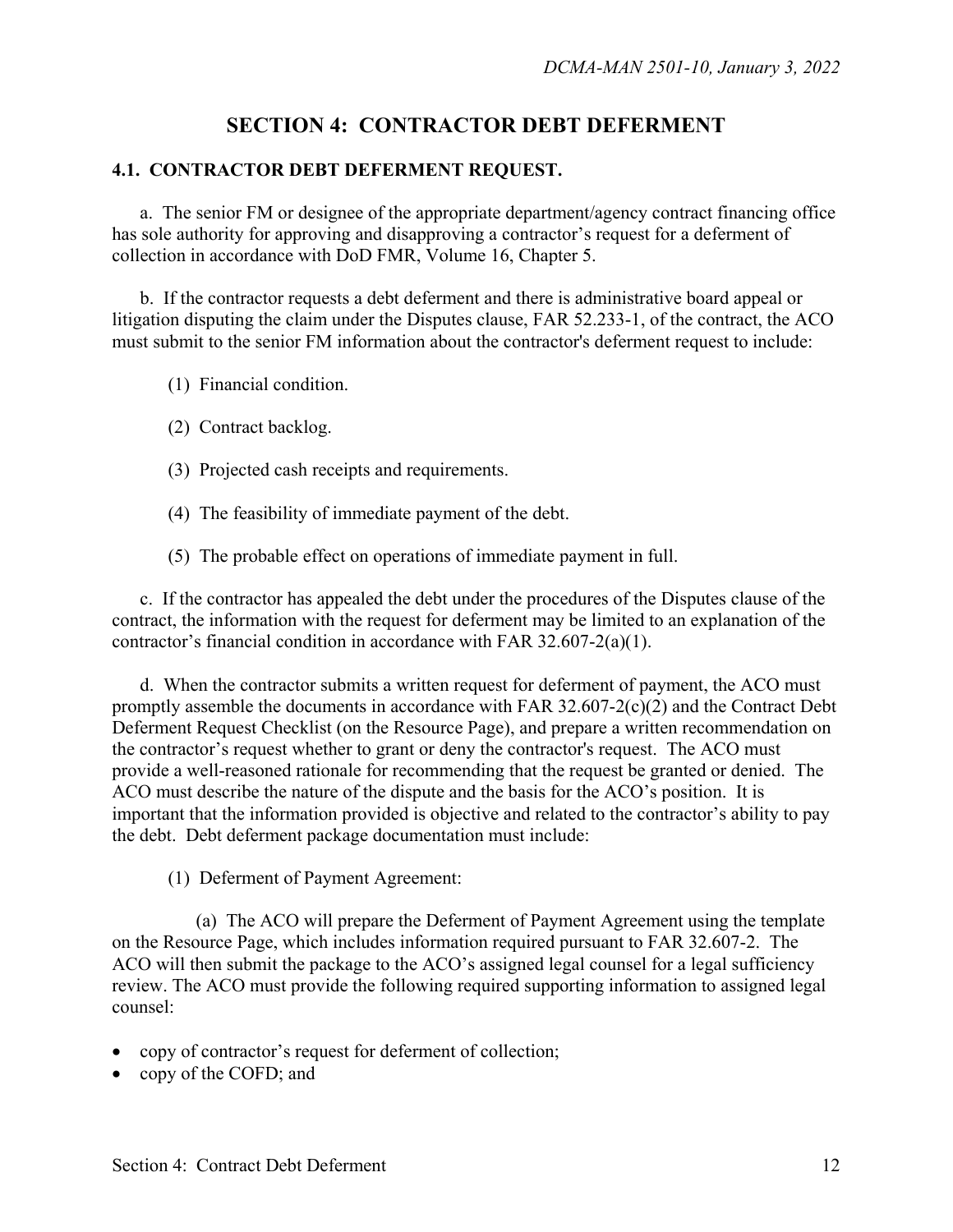• name of the service branch that, at the beginning of calendar year, holds contracts representing the largest percentage of sales by the contractor to the Government

 (b) Include a statement as to whether the contractor has an appeal pending or action filed under the Disputes clause of the contract and the docket number (Armed Services Board of Contract Appeals (ASBCA) number or United States Court of Federal Claims (COFC) number) if the appeal has been filed.

 (c) If the debt relates to multiple departments or agencies, the ACO must prepare the deferment of payment agreement to the department or agency owed the preponderance of the debt.

(2) The ACO's recommendation on the deferment, which will consist of:

 (a) A memorandum addressed to the appropriate Regional Command/Center Commander/Director.

 (b) The summary of any statutory and regulatory authority (for example FAR or DFARS citations) used to support the recommendation.

(c) A summary of the COFD demand for payment of debt and date issued.

 (d) A detailed, written position that is fully articulated and supported by sufficient facts and analysis.

(e) Documented and accurate dates and facts.

 (f) A statement advising of deferment to avoid possible over collections in accordance with FAR 32.607-2(d).

 (g) For small business contractors and financially weak contractors, a statement assuring the balancing for Government security against loss and undue hardship on the contractor in accordance with FAR 32.607-2(e).

(h) Contract number(s) and lines of accounting.

(i) Tax identification number(s).

(3) Financial surveillance:

 (a) Obtain a current financial capability review of the company by requesting this review from the Financial Capability Team (email address is located on the Resource Page).

 (b) If the financial capability review includes a DCMA Form 1620, "Guaranty Agreement," (see Resource Page) that is signed by a third party guarantor, it must be included in the debt deferment package.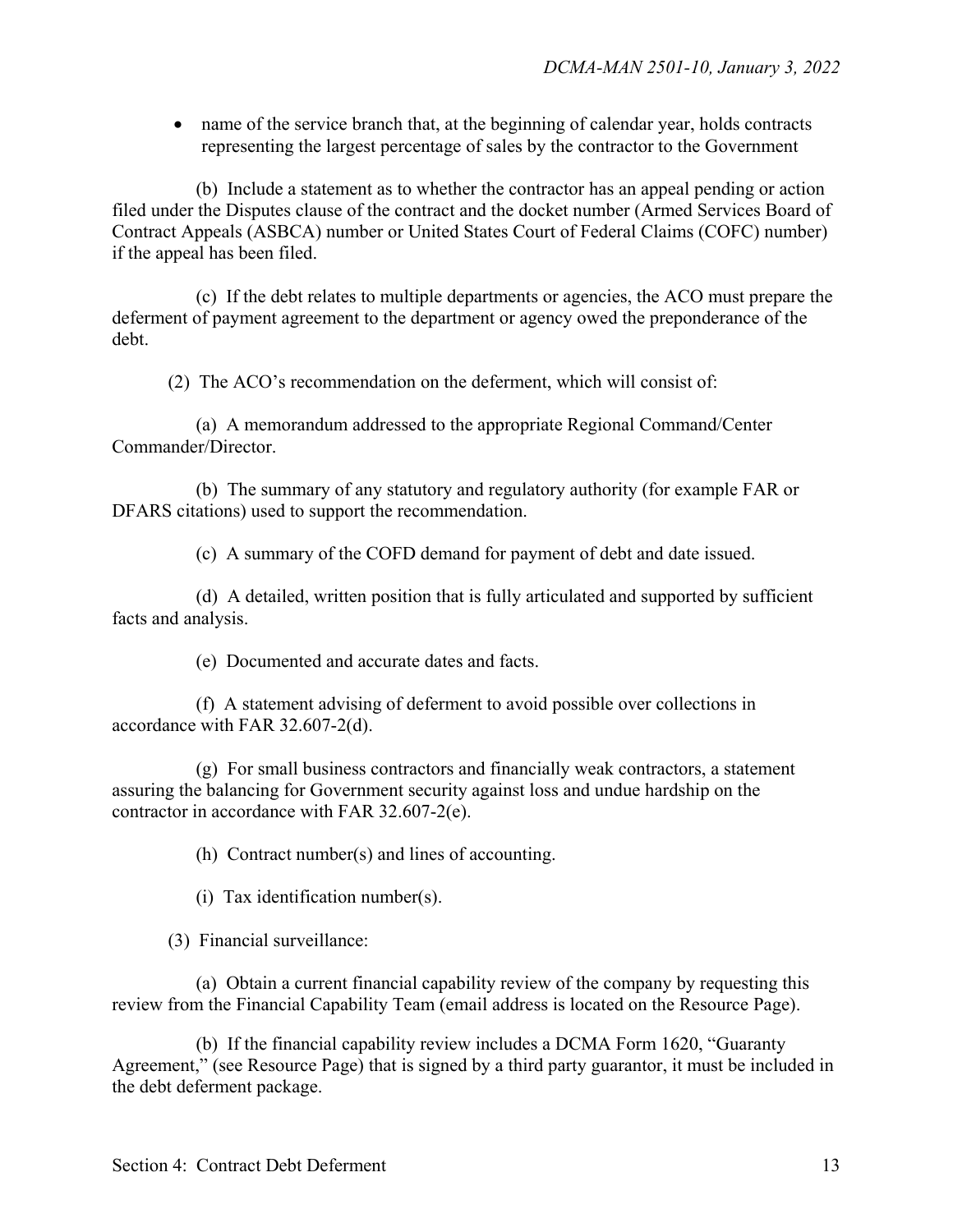(4) The contractor's written request for debt deferment, which the ACO will ensure contains:

(a) A copy of the contractor's written request for deferment of collection.

(b) Contractor's proposed deferment of payment agreement (if provided).

(5) The COFD demand for payment.

(6) Subordination Agreement (if applicable).

(7) Novation and Change of Name Agreements (if applicable).

(8) The Contract Debt Deferment Request Checklist.

 (9) The memorandum to the agency/service senior FM stating the ACO's recommendation, with a brief rationale, and requesting their decision on the deferment (see Resource Page for example).

 e. The ACO must code deferred debts with MOCAS R9 Reason Code 64, Deferred Debt, and R3 Reason Code, DEBT.

f. The ACO will forward the debt deferment package to the Contracts Director/Team Supervisor, as appropriate, to conduct a review of the documents for quality and completeness in accordance with the Contract Debt Deferment Request Checklist. The quality review must ensure the ACO's position is supported, well-reasoned, and articulated.

 g. The Contracts Director/Team Supervisor will forward the package to the AO at the Regional Command/Center Commander/Director.

 (1) Upon receipt of an adequate package, the AO will log the package in the Debt Tracker in DCMA 360 (link on Resource Page) providing all the information shown in the template on the Resource Page for data management purposes. The AO will maintain all documents required by the Contract Debt Deferment Request Checklist.

 (2) The AO must review the deferment request package for adequacy and completeness pursuant to the Contract Debt Deferment Request Checklist. If the AO determines the package requires revisions, the AO will return the package to the ACO for appropriate action and copy the Contracts Director/Team Supervisor for awareness. The ACO will resubmit the request after revisions have been made and requested actions taken. Upon receipt of an adequate package as determined by the AO, the AO will forward the package to the Regional Command/Center Commander/Director and updates the Debt Tracker in DCMA 360 with the deferment information.

 (3) The ACO will identify the senior FM Official or Officials to address in the recommendation by referring to DoD FMR, Volume 16, Chapter 5, "Collection of Debts Owed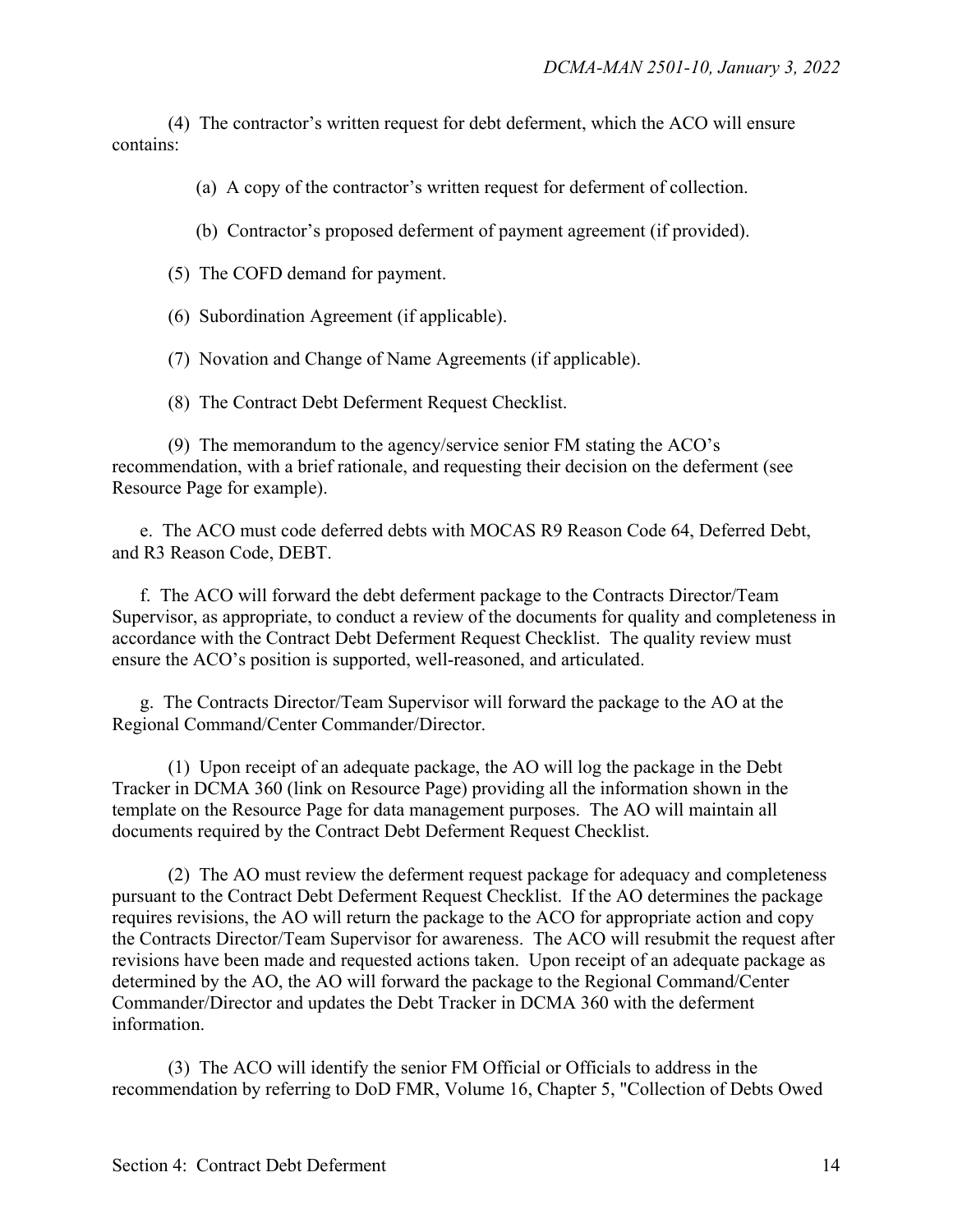by Contractors." If the ACO has any questions, the ACO will seek guidance from assigned legal counsel.

 h. The Commander/Director will review the package and approve release of the recommendation to the agency/service senior FM. This responsibility is not delegable since the recommendation is made to the DoD Component's senior FM and it is appropriate for the correspondence to be signed out by DCMA at a comparable level.

 i. Upon approval of the Commander/Director, the AO will forward the package to the agency/service senior FM and update the Debt Tracker in DCMA 360. The ACO will see the DoD FMR, Volume 15, Chapter 5, for information about the appropriate agency senior FM official to send the debt deferment package. Note that a question may come up when a debt is owed to multiple agencies or activities. The ACO will follow the guidance in the FMR, and consult with assigned legal counsel if the ACO has questions.

 j. After the agency/service senior FM renders a decision on the ACO recommendation, the AO will log the decision in the Debt Tracker. If the FM disapproves the debt deferment the AO forwards the decision to the ACO. If the FM approves the deferment of debt, the AO forwards the deferment of payment agreement to the ACO.

 k. The ACO will close the coordination with the contractor within 30 calendar days after receiving the agency/service senior FM's decision.

 (1) If the senior FM approves the request for deferment, the ACO will obtain the contractor's signature on the deferment of payment agreement.

 (2) If the senior FM disapproves the request for deferment, the ACO will issue a written notice of disapproval to the contractor.

 (3) The ACO will provide to the AO a copy of the signed agreement or the disapproval notification to the contractor.

 l. The ACO provides the agency/service senior FM's decision (approval or disapproval) and copies of any executed deferment agreements to the payment office.

m. The ACO or contract administrator must upload all documents pertaining to debts in the official contract file in the Agency system of record stated on the Resource Page and retain them in accordance with DCMA-MAN 4501-04, Volume 1.

 n. Documents will be protected and marked in accordance with DCMA-MAN 3301-08, "Information Security," and stored in the Agency's official document storage location.

**4.2. APPEAL OF AGENCY ACTION.** If the contractor appeals the underlying COFD or other Agency action after the request for deferment of collection of debt has been submitted to the AO, the ACO must update the required documents to include the current appeal information, and submit these updated documents to the AO: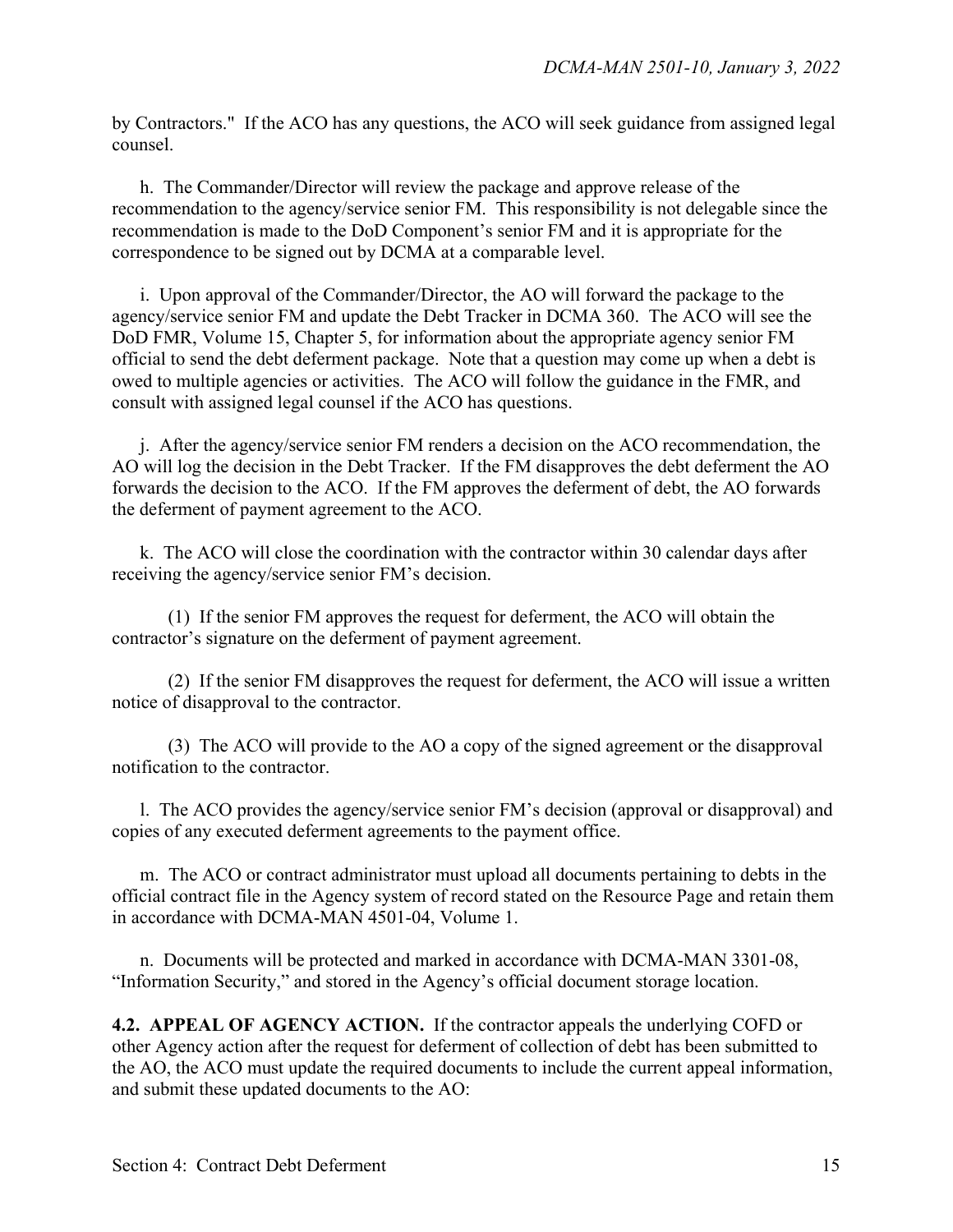- The deferment of payment agreement
- The ACO recommendation for deferment of payment

 a. The ACO will provide updates to the AO of any changes to the debt deferral request such as when a settlement agreement is reached, the case is dismissed, etc.

b. The AO will update status on the Debt Tracker throughout the process.

#### **4.3. REPORTING DEBT DEFERMENTS.**

 a. Semiannually, not later than 30 calendar days after the periods ending September 30 and March 31, the AO will report debt deferment information for their Region including all open cases and any closed cases during the 6-month period to the HQ Performance Advocate via email to the HQ Contract Debts inbox (email address located on the Resource Page). The content of this information may be submitted in the body of an email and does not require a formal memorandum. AOs must submit their Regional Commands' Debt Tracker which will contain the following information:

- (1) Demand for payment letters
	- ACO/CACO/DACO/TCO
	- Contract Management Office/Command
	- Contract Number(s)
	- Contractor
	- Commercial and Government Entity code
	- Debt Amount
	- Principal
	- Interest
	- Penalties (Expressly Unallowable Costs)
	- Date Issued
	- Reason for Demand
	- Audit report Number
	- Date Funds Collected

#### (2) Debt Deferments

- ACO/CACO/DACO/TCO
- Contract Management Office/Command
- Contractor
- Debt Amount
- Service/Agency
- ASBCA or U.S. COFC number
- Date of contractor's deferment request
- Date Region receives request from ACO/CACO/DACO/TCO
- Date package forwarded to Region Commander/Director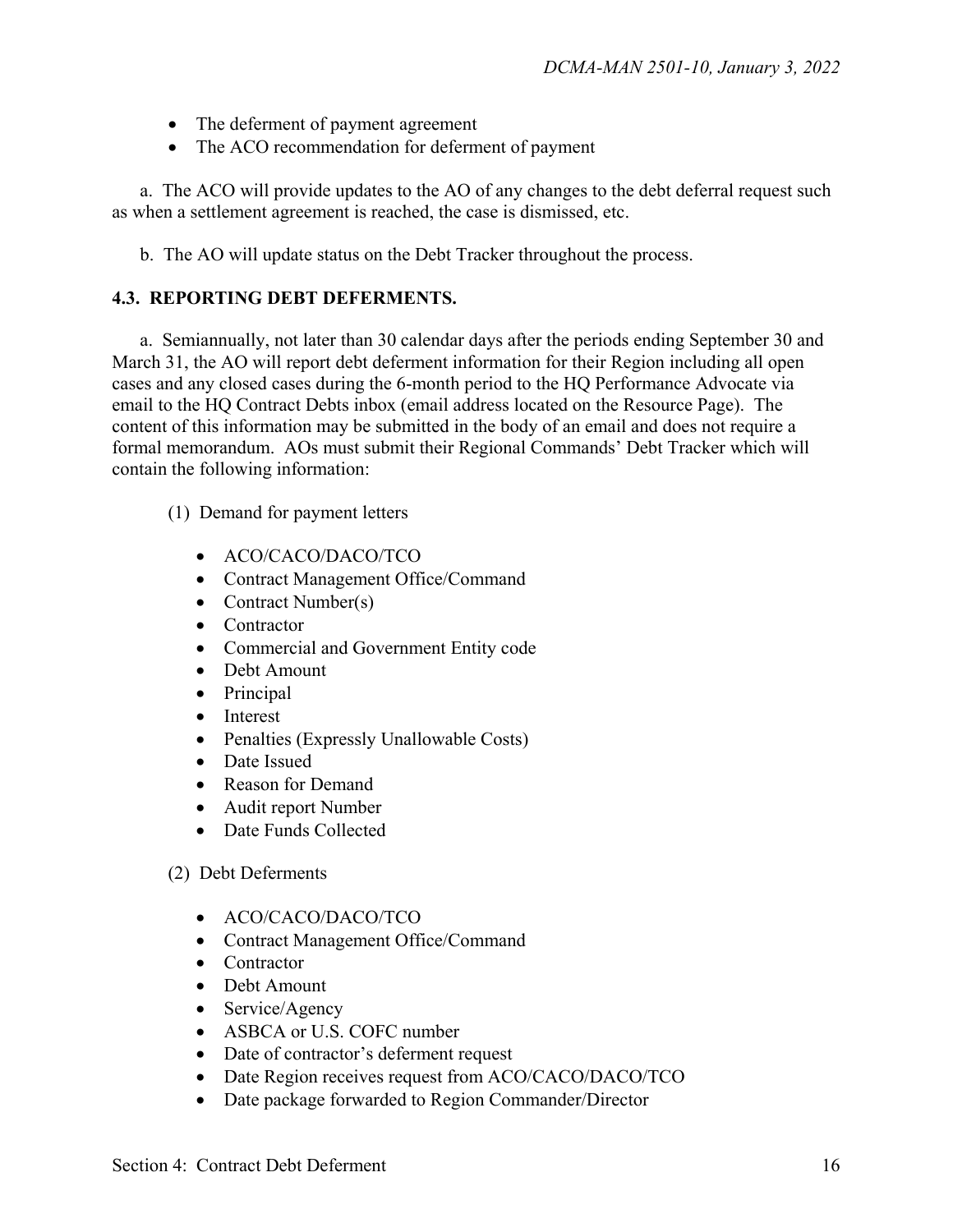- Date debt deferment processed to Service/Agency senior FM
- Date debt deferment decision received from Service/Agency senior FM
- Date Region sends decision to ACO/CACO/DACO/TCO
- FM decision (approval or disapproval of debt deferment)
- Final decision (ASBCA decision, settlement reached, etc.)
- Amount settled
- Number of days to process the debt deferment package from the date of deferment request until the memorandum is sent to the Service/Agency senior FM

 b. The HQ Performance Advocate will pull debt deferment data from the Debt Tracker semiannually; review the data for accuracy; and send a report to the Executive Director, Contracts and the Director, Contract/Pricing Policy on the status of debt deferment packages processed within the period to agency/service senior FM. The HQ Performance Advocate is identified on the Resource Page.

**4.4. INSTALLMENT PAYMENTS.** If a contractor requests an installment payment agreement, the ACO must notify the contractor to send a written request for an installment payment agreement to the payment office identified in the contract for processing in accordance with FAR 32.607-1. A contractor may request, and the contractor and Government may agree to, an installment payment plan without a determination that the indebtedness to be repaid is a legally enforceable debt.

**4.5. IMPACT ON DEBT DEFERMENT OF CONTRACTOR APPEAL OF DEBTS TO BOARD OR COURT.** Pursuant to the Contracts Dispute Act of 1978, a contractor may appeal a COFD from DCMA demanding payment of a contract debt to the ASBCA or the U.S. COFC. The contractor may request in writing, a deferment of debt payment and/or installment payment agreement until the appeal is decided in accordance with DoD FMR, Volume 16, Chapter 5. Appeal of a COFD neither automatically supports debts deferment, nor changes the procedures stated herein except as specifically stated in Paragraph 4.1.c. If an appeal to the ASBCA is settled, the ACO must notify the AO of the settlement amount and the AO will update this information in the Debt Tracker.

**4.6. FOLLOW UP ACTIONS ON DEBT COLLECTION.** The ACO must follow up with the payment office to determine whether the debt has been collected and credited to the correct appropriation(s). The follow up may be quarterly early in the fiscal year and must be monthly near the end of the fiscal year. The ACO must enter the debt amount collected in the Debt Tracker on DCMA 360 (link on Resource Page).

 a. If the ACO receives the contractor's payment, the ACO must immediately forward the payment to the disbursing office, with proper documentation, to allow posting into the accounting system. The ACO must request a confirmation of receipt of the payment from the disbursing office in accordance with DoD FMR, Volume 16, Chapter 1.

 b. If the ACO and contractor seek to engage in settlement discussions relating to the COFD to promote an open exchange of information during the settlement discussion, the ACO must initiate an Agreement to Conduct Confidential Settlement Discussion document as shown on the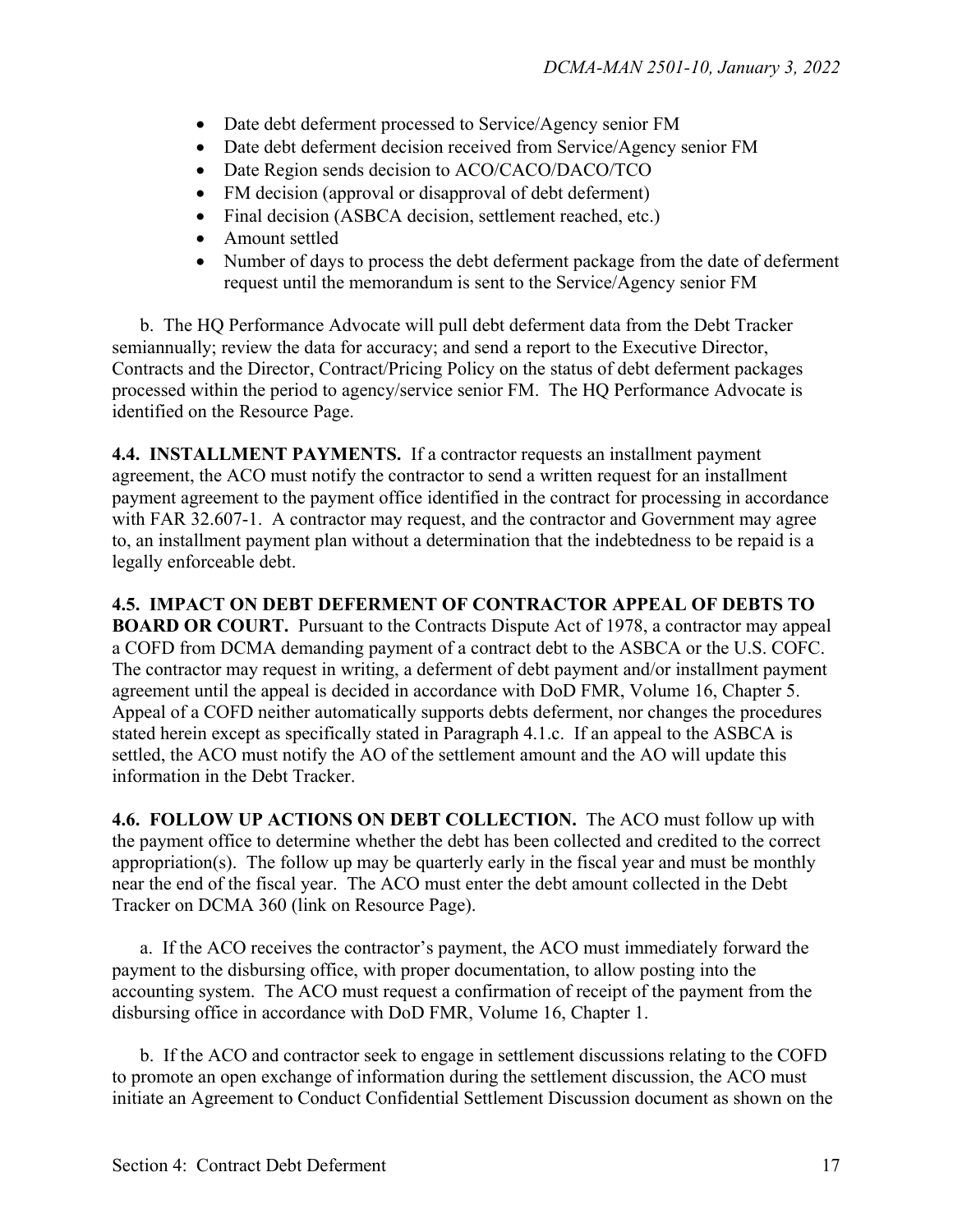Resource Page. The ACO must initiate this Agreement prior to settlement discussions with a contractor and follow the procedures in DCMA-MAN 2501-09.

 c. If the contractor does not pay the debt or pursue one of the options outlined in the COFD demand for payment letter, follow the procedures in DCMA-MAN 2501-09.

**4.7. BANKRUPTCY.** If the ACO receives a notice of bankruptcy, the ACO must immediately comply with the requirements in DoD FMR, Volume 16, Chapter 5.

 a. When either the procuring contracting officer or ACO office receives information that bankruptcy proceedings have been initiated, the receiving office must immediately notify DFAS Office of General Counsel by email (address on Resource Page) or mail to:

 DFAS Office of General Counsel Defense Finance and Accounting 8899 East 56th Street Indianapolis, IN 46249

b. At a minimum, the notification must include:

- (1) The name of the contractor.
- (2) The court in which the bankruptcy petition was filed.
- (3) The date of the filing of the bankruptcy petition.
- (4) The bankruptcy court docket number (if available).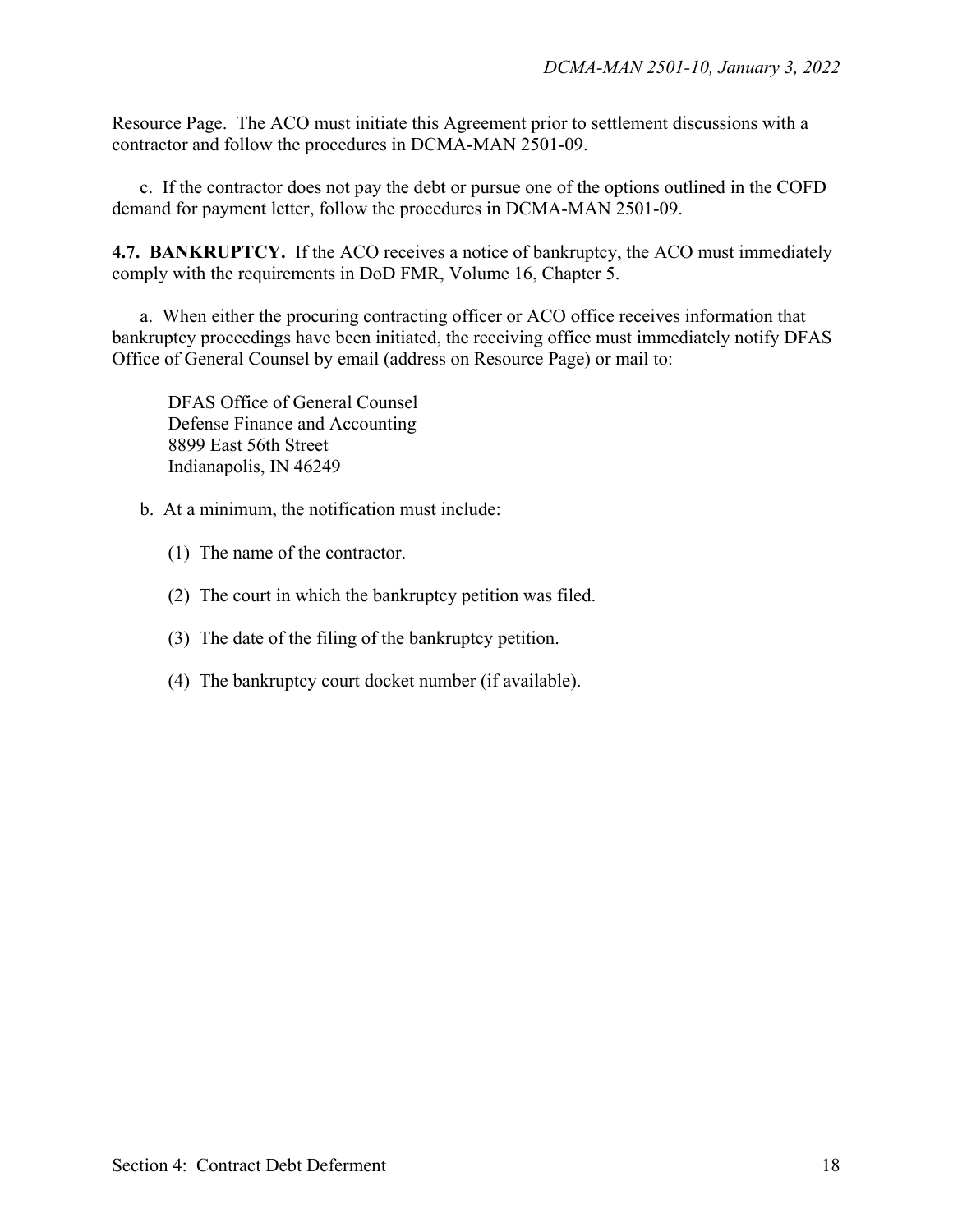## **GLOSSARY**

#### **G.1. DEFINITIONS.**

**Assigned Legal Counsel.** Those counsel who are directly assigned by the Office of General Counsel to serve as the primary legal advisor to a specific DCMA ACO.

**Claim.** A written demand or written assertion by one of the contracting parties seeking, as a matter of right, the payment of money in a sum certain, the adjustment or interpretation of contract terms, or other relief arising under or relating to the contract. However, a written demand or written assertion by the contractor seeking the payment of money exceeding \$100,000 is not a claim pursuant to The Contracts Dispute Act of 1978, Section 71, until certified as required by the statute. A voucher, invoice, or other routine request for payment that is not in dispute when submitted is not a claim. The submission may be converted to a claim, by written notice to the contracting officer as provided in FAR 33.206(a), if it is disputed either as to liability or amount or is not acted upon in a reasonable time.

**Debt.** An amount of funds or property that an appropriate official of the Federal Government has determined to be due the U.S. Government from a person, organization, or entity other than another federal agency, which the Government is entitled to receive immediately pursuant to Section 3701 U.S.C., Title 31.

**Operational Unit.** Comprised of the Eastern, Central, and Western and Cost and Pricing Regional Commands; International and DCMAS; and the Business Operations, Closeout, Logistics, Earned Value Management, and Safety Centers.

**SoL.** Is a law that sets the maximum time the parties involved have to initiate legal proceedings from the date of an alleged offense.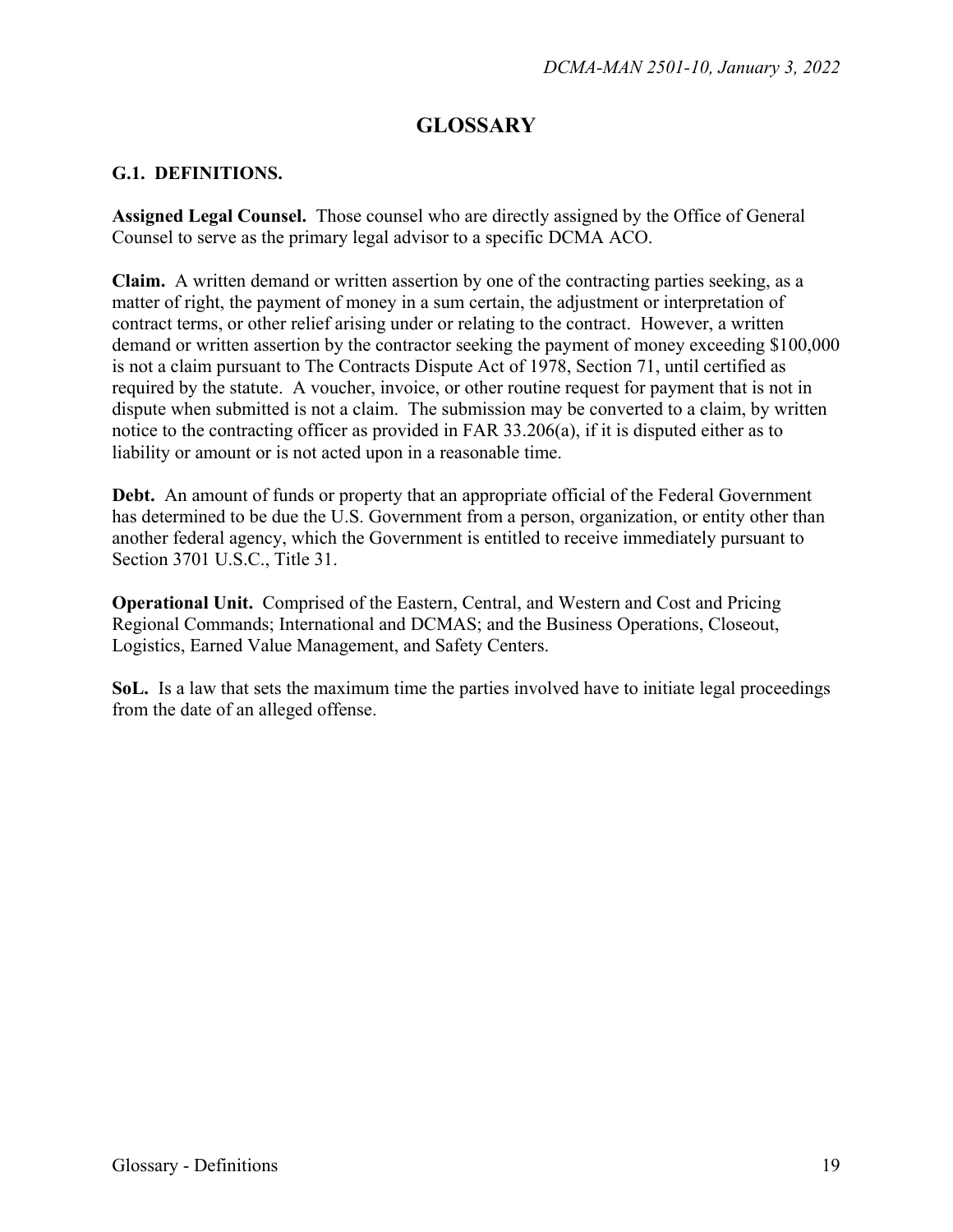## **GLOSSARY**

## **G.2. ACRONYMS.**

| <b>ASBCA</b>                | Armed Services Board of Contract Appeals                    |
|-----------------------------|-------------------------------------------------------------|
| <b>ACO</b>                  | <b>Administrative Contracting Officer</b>                   |
| AO.                         | <b>Action Officer</b>                                       |
| CACO                        | Corporate Administrative Contracting Officer                |
| <b>COFC</b>                 | <b>Court of Federal Claims</b>                              |
| <b>COFD</b>                 | Contracting officer's final decision                        |
| <b>DACO</b>                 | Divisional Administrative Contracting Officer               |
| <b>DCDS</b>                 | <b>DFAS Contract Debt System</b>                            |
| DCMA Form 1620              | <b>Guaranty Agreement</b>                                   |
| <b>DCMA-MAN</b>             | <b>DCMA</b> Manual                                          |
| <b>DCMAS</b>                | <b>DCMA</b> Special Programs                                |
| <b>DFARS</b>                | Defense Federal Acquisition Regulation Supplement           |
| <b>DFAS</b>                 | Defense Finance and Accounting Service                      |
| <b>DFAS Form MOCAS-ACCS</b> | Mechanization of Contract Administration Services Automated |
|                             | <b>Contract Administration Services Collection System</b>   |
| DoD FMR                     | Department of Defense Financial Management Regulation       |
| FAR                         | <b>Federal Acquisition Regulation</b>                       |
| <b>FM</b>                   | <b>Financial Manager</b>                                    |
| HQ                          | Headquarters                                                |
| <b>MOCAS</b>                | Mechanization of Contract Administration Services           |
| SoL                         | <b>Statute of Limitations</b>                               |
| <b>TCO</b>                  | <b>Termination Contracting Officer</b>                      |
|                             |                                                             |
| U.S.C.                      | <b>United States Code</b>                                   |